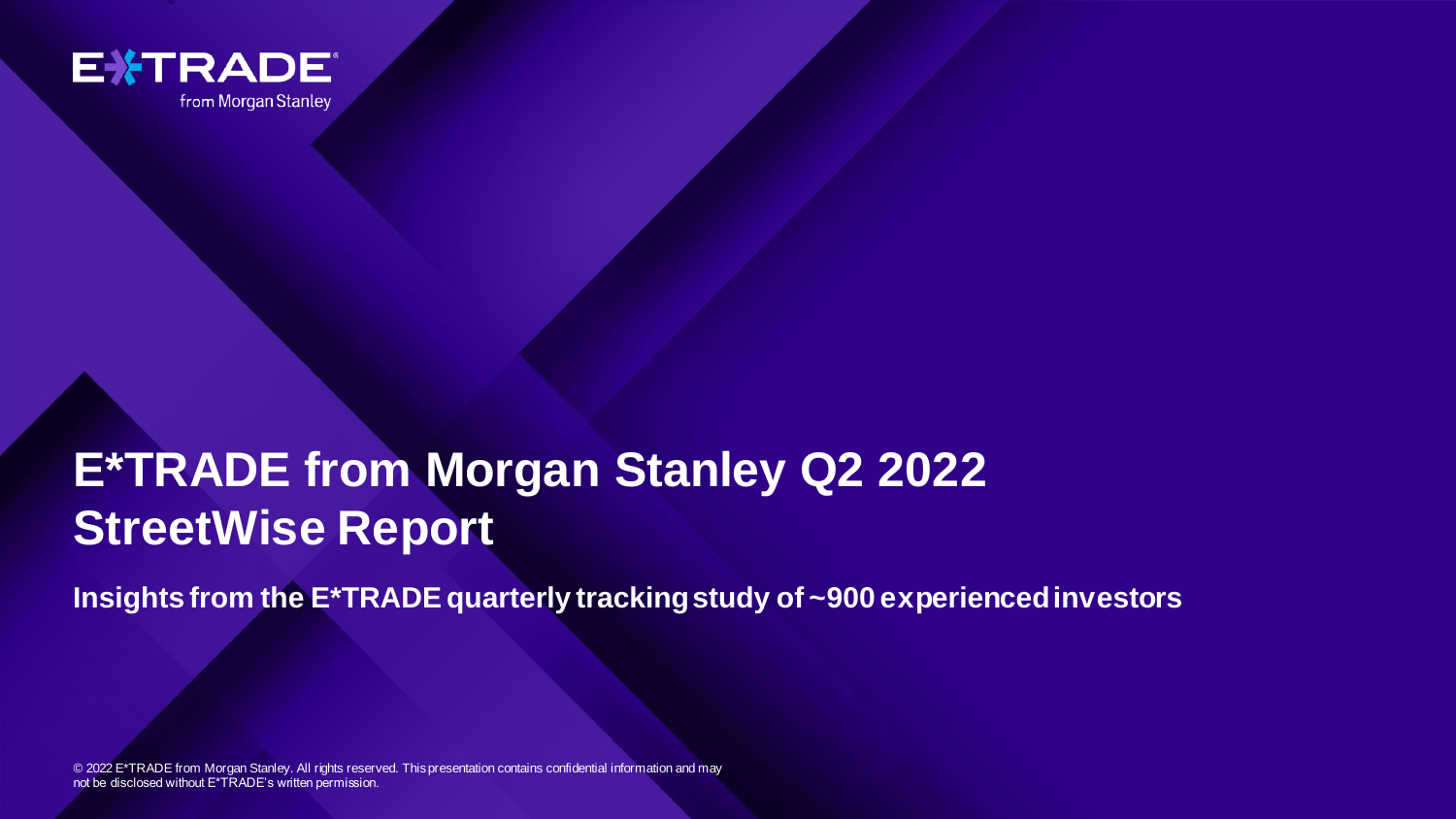# **Q2 2022 Survey Methodology and Background**

### **Methodology**

This w ave of the survey w as conducted from April 1 to April 11 of 2022, among an online US sample of 913 self-directed active investors w ho manage at least \$10,000 in an online brokerage account. The survey has a margin of error of ±3.20 percent at the 95 percent confidence level. It w as fielded and administered by Dynata. The panel is broken into thirds of active (trade more than once a w eek), sw ing (trade less than once a w eek but more than once a month), and passive (trade less than once a month). The panel is 60% male and 40% female, w ith an even distribution across online brokerages, geographic regions, and age bands.

### **This study looks into the minds and behaviors of self-identified experienced investors**

- They self-select as having moderate to professional investing experience
- They take charge of their investments
- They believe they understand the markets, investment products, and asset classes

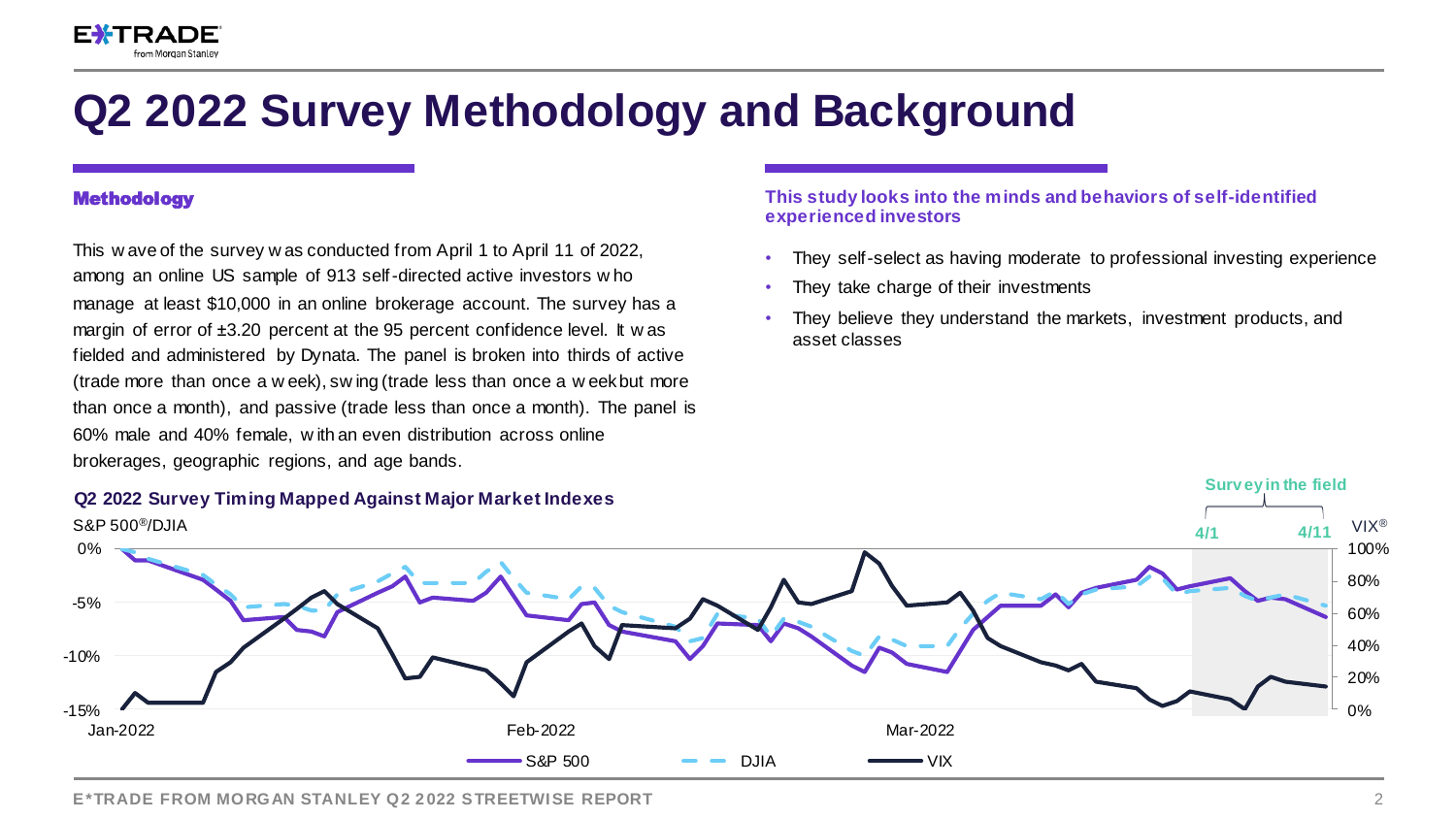



# Sentiment

**Views on the market and where opportunities lie**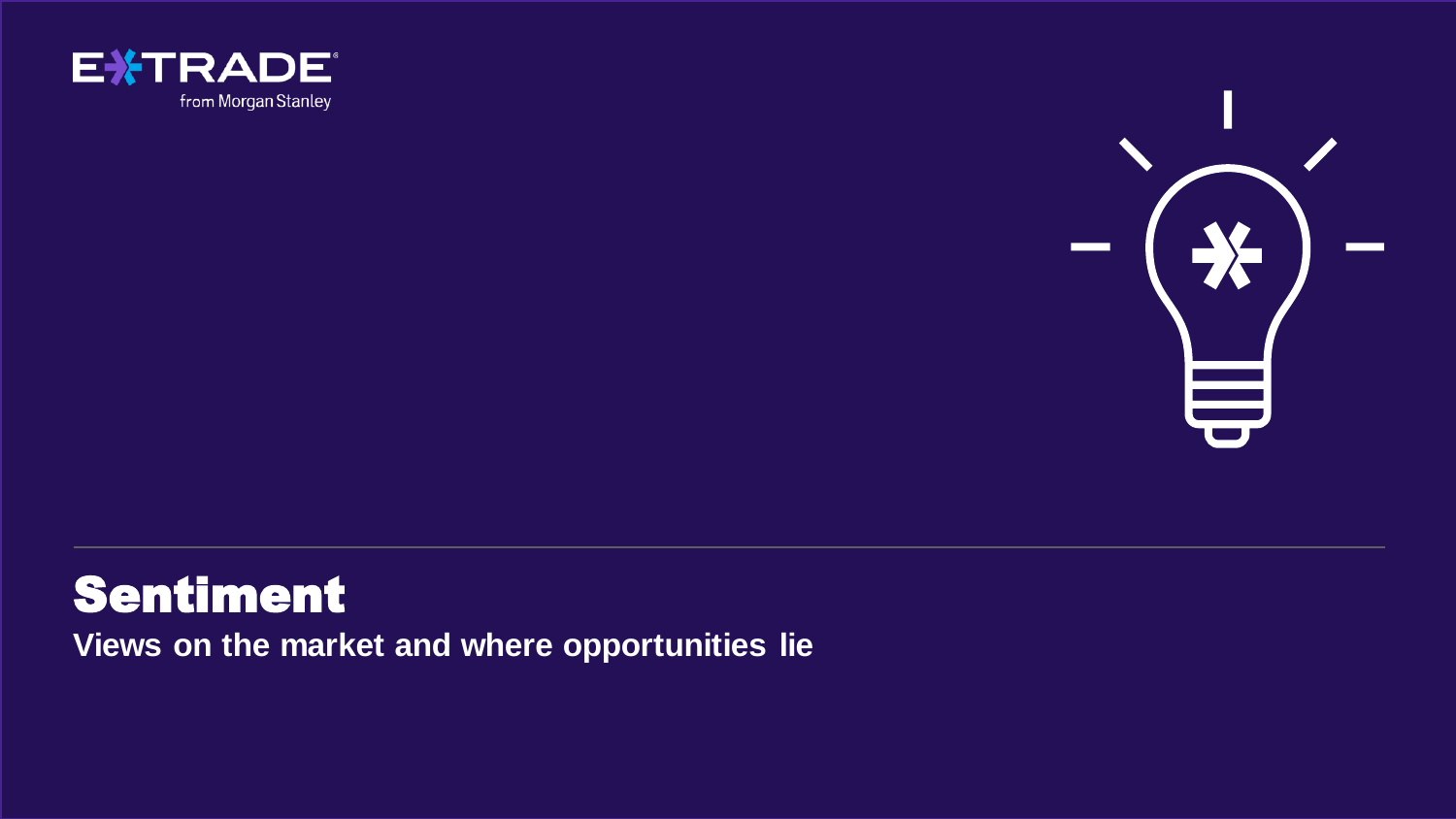

# **Views on the market**

#### **Bullishness drops**

When it comesto the current market, are you...?



#### **Inv estors are feeling more "Dazed and Confused"**



#### **Just ov er half believ e the market will rise this quarter** Where do you predict the market will end this quarter?



**E\*TRADE FROM MORGAN STANLEY Q2 2022 STREETWISE REPORT**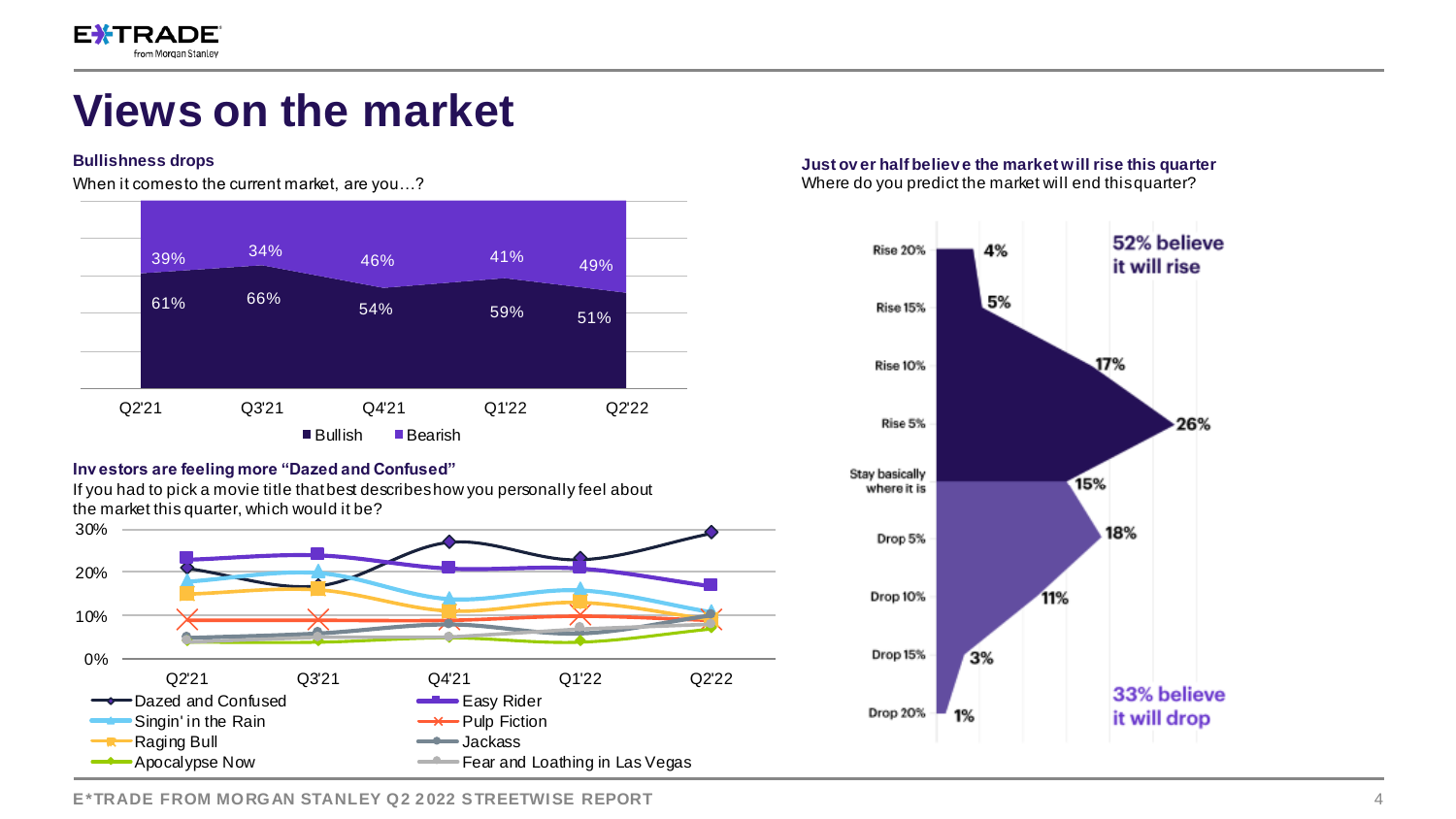

# **Views on the economy and rates**

**Nearly three out of five would give the Fed a B or C** What grade would you give the Fed for how it is handling the economic recovery?



## **Over three out of five would grade the economy a B or C**

What grade would you give the current state of the US economy?



## **Inflation remains top concern**

What risks are you actively managing right now when it comes to your portfolio? (Select all that apply)



**E**\*TRADE FROM MORGAN STANLEY 02 2022 STREETWISE REPORT **And Internal USE ON LIGHT CONTROL** 5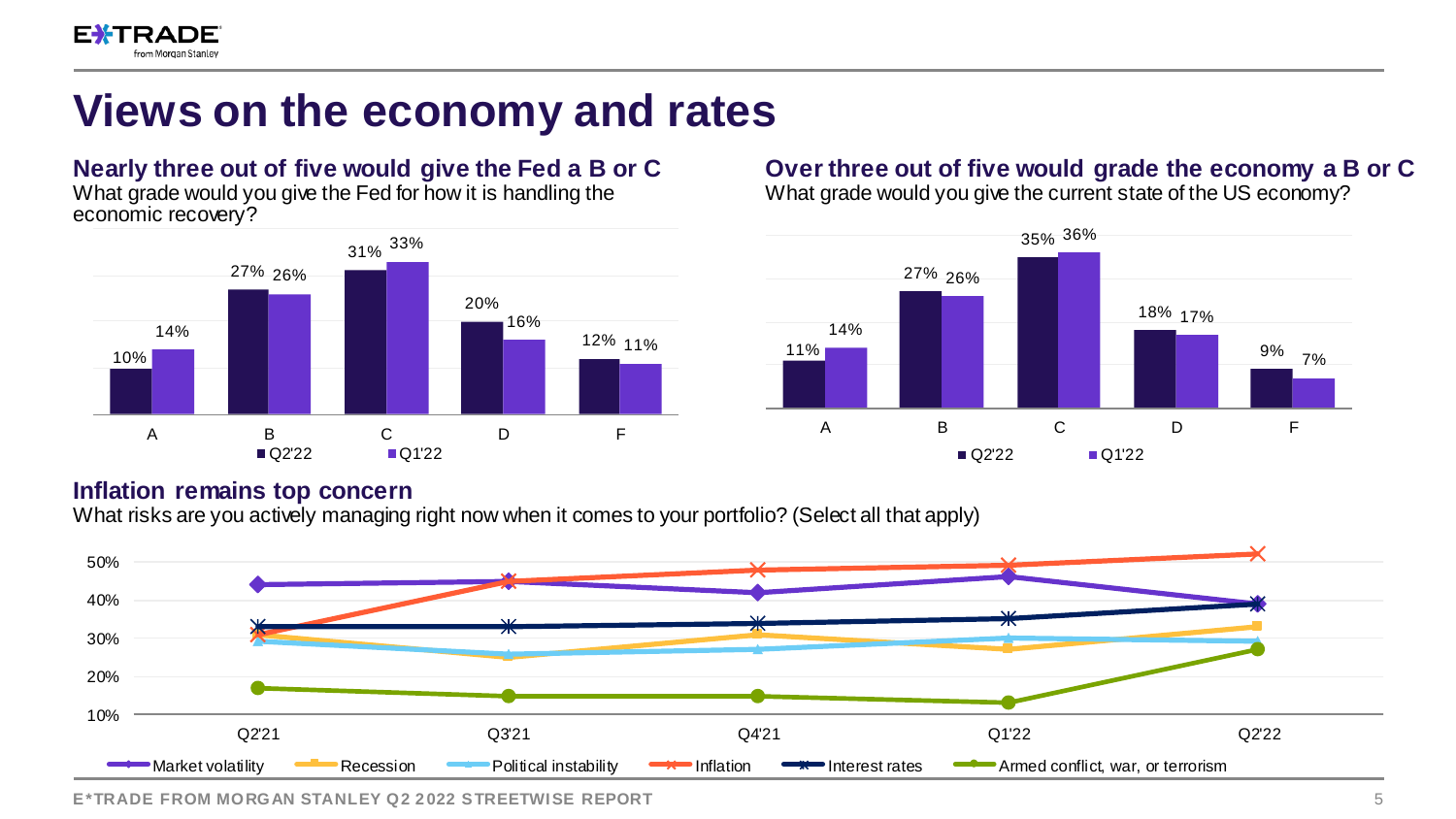

## **Asset class interest**

### **Outsized interest in individual stocks continues as interest in crypto rises**

If you could give one piece of advice to a friend or family member who is thinking of investing right now, would it be to get into… Select your top four.<sup>1</sup> (Top 10 shown.)



### **Interest across asset classes ticked down**

How interested/comfortable are you with investing in each of the following sectors this quarter? <sup>1</sup> (% Very/extremely interested; base=all)



1. Focuses on y/y and q/q—other quarters available upon request.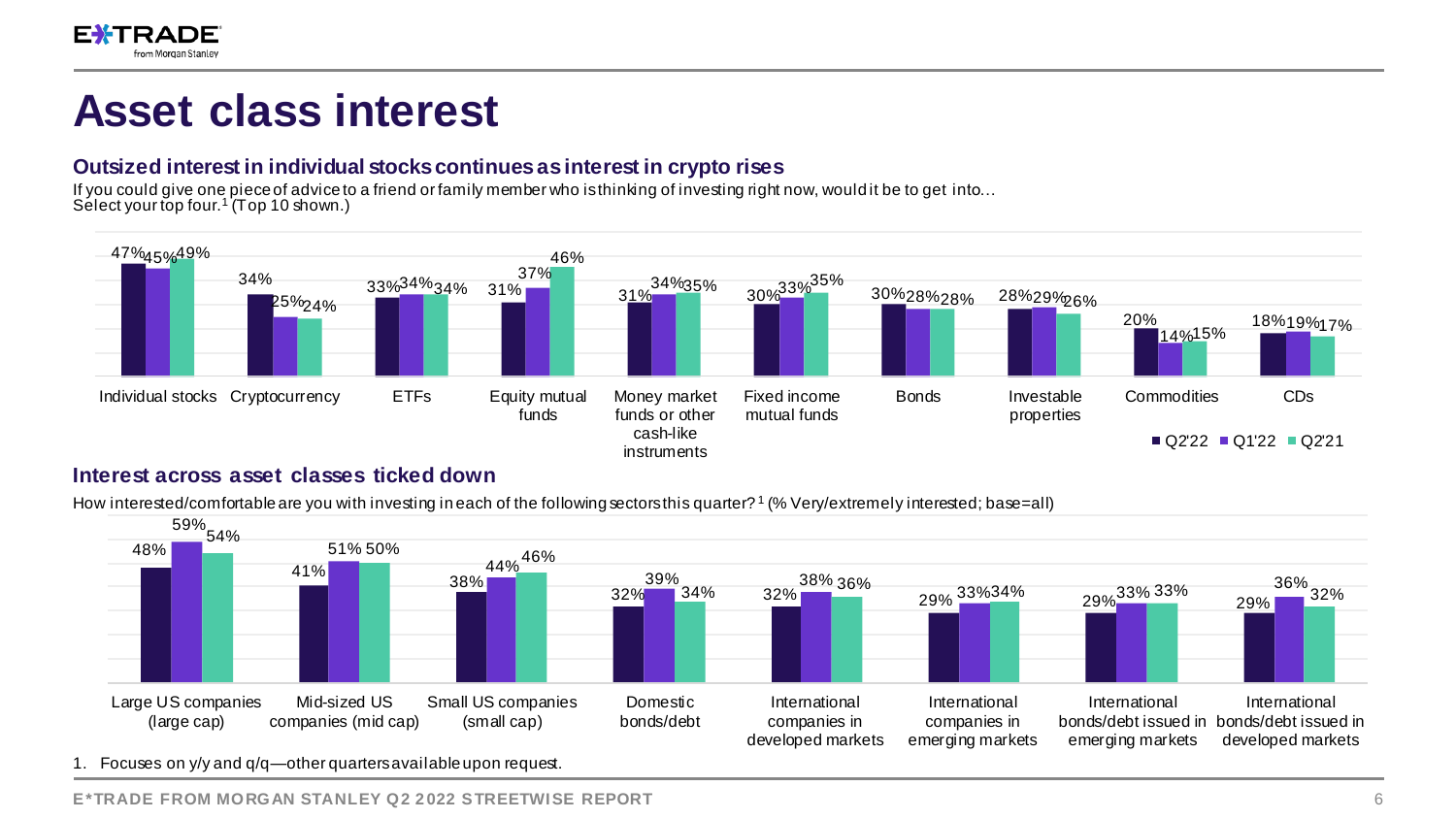

## **US sector interest**

## **Interest in energy jumped up this quarter, while IT and Health Care dropped**

What industries do you think offer the most potential this quarter? Select your top three.<sup>1</sup> (Top 10 shown.)



### 1. Focuses on y/y and q/q—other quarters available upon request.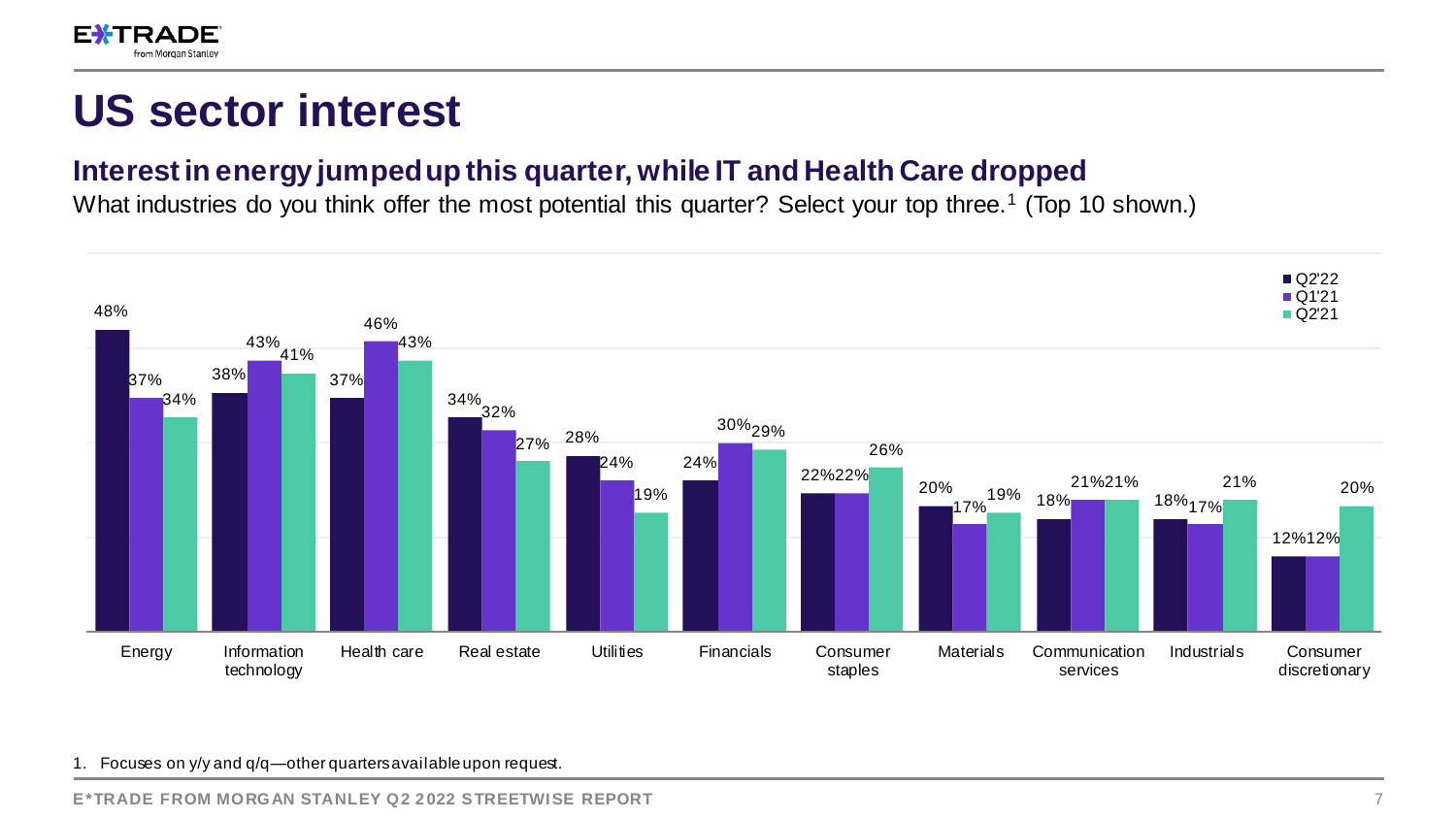

# **International and emerging market interest**

## **Over half of investors plan to change EM exposure**

Thinking about your investment approach specific to emerging markets, which of the following adjustments do you plan to make over the next quarter?



## **Interest in EU decreased**

Which regions do you think offer the greatest investment potential this quarter?<sup>1</sup>  $(% = Top$  two boxes)



### **Interest in markets outside the US continues to tick down**

Markets outside the US appeal to me as an investor this quarter. (% = Strongly/somewhat)



|                                                                        | % Interested | Q/Q A  |
|------------------------------------------------------------------------|--------------|--------|
| United States and Canada                                               | 74%          | $+1%$  |
| <b>European Union</b>                                                  | 32%          | $-4\%$ |
| Asia and Pacific                                                       | 28%          | $-3%$  |
| Middle East and Central Asia Region<br>(including North Africa)        | 15%          | $+2%$  |
| Central, Eastern, and Southeastern<br>a a<br>Europe (including Russia) | 14%          | $-2\%$ |
| Latin America and the Caribbean<br>ш                                   | 14%          | $+1%$  |
| Sub-Saharan Africa                                                     | 5%           | N/C    |

**E\*TRADE FROM MORGAN STANLEY Q2 2022 STREETWISE REPORT** *REPORT REPORT*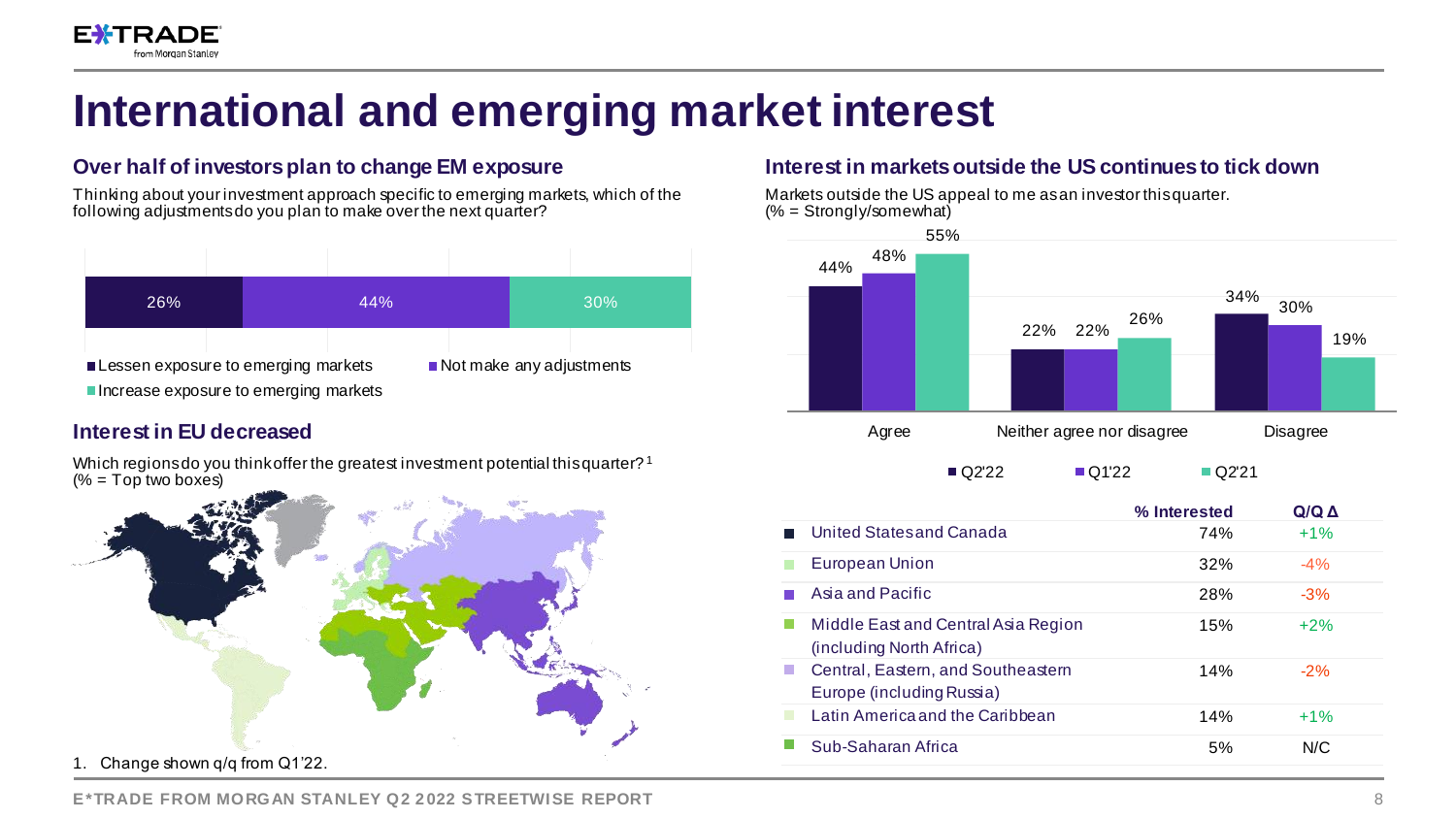



# **Portfolio Management**

**A look at how different age groups manage their investments**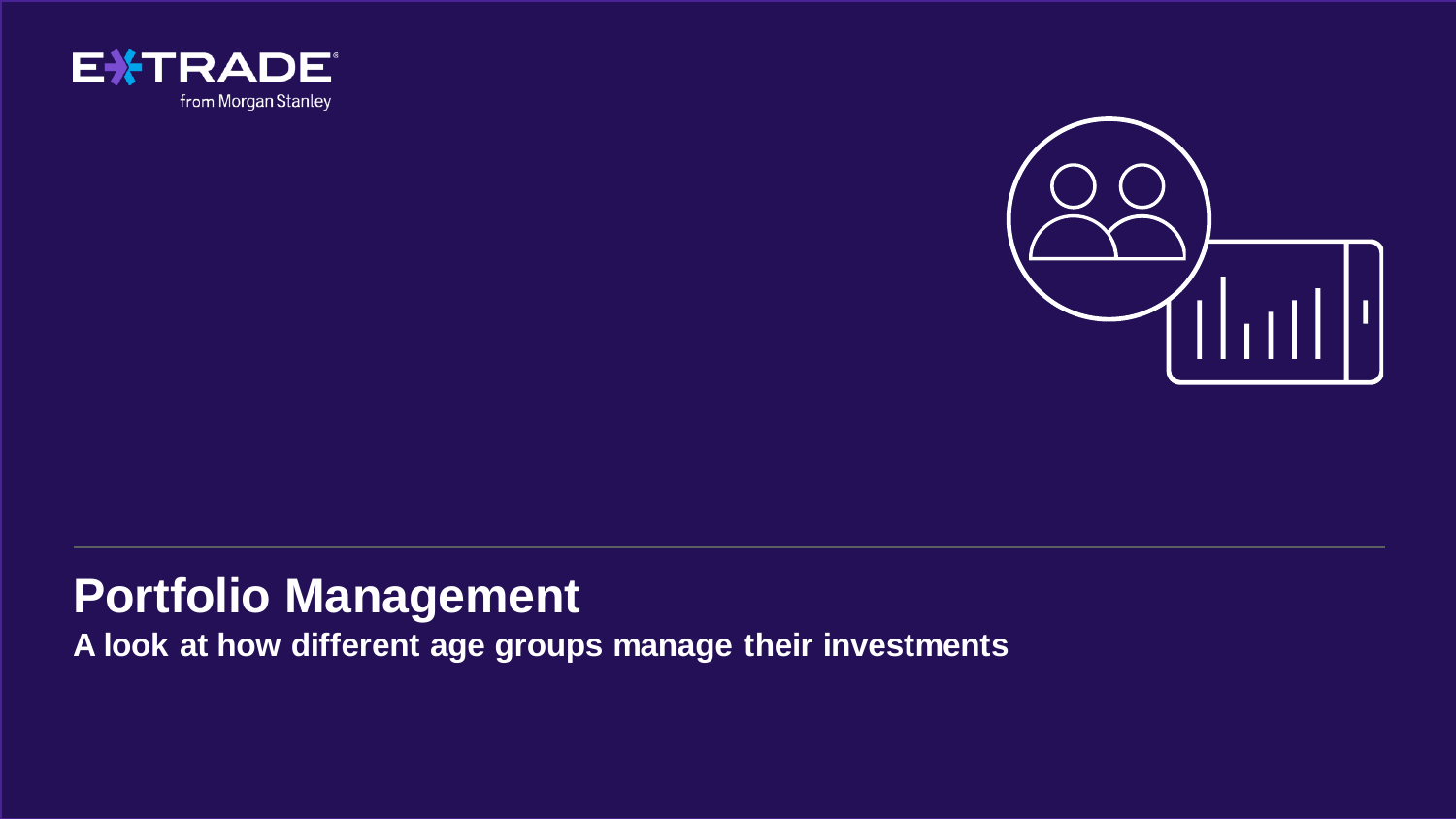

# **Millennial, Gen X, and Baby Boomer portfolio management**

## **Over two in five Millennials check their portfolio at least once a day**

How often do you evaluate the positions in your portfolio?



## **Nearly three out of four millennials use an investing app once a week or more**

Approximately how often do you use an investing and trading app on your smartphone?

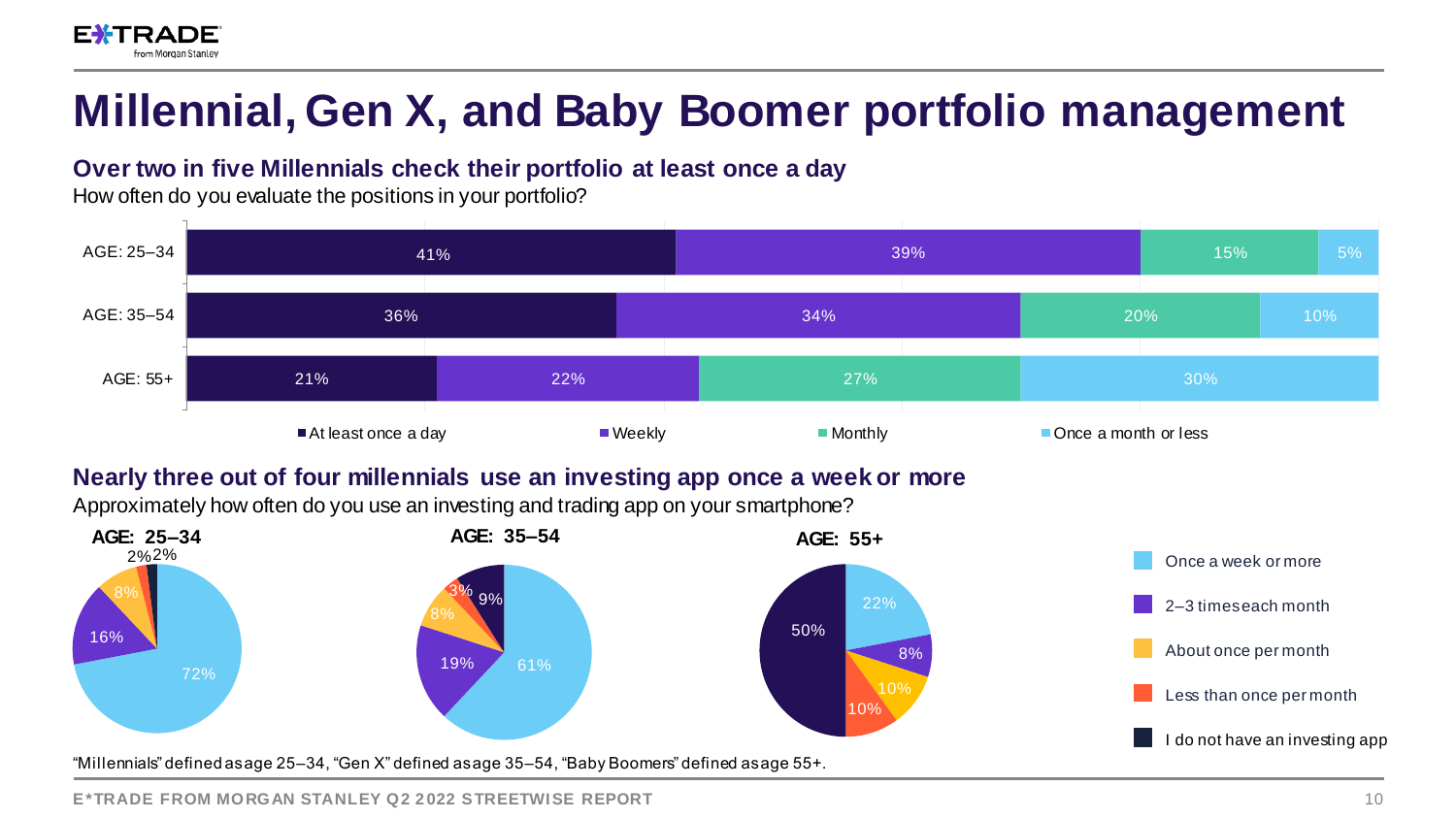

### **Millennials are more likely to rely on a mobile app**

**EXTRADE** from Morgan Stanley

Within the last three months, when it comes to managing your accounts, have you found yourself... (Select top two)



### **Over four out five Millennial and Gen X investors say it's important to them that their investing app's capabilities rival the website experience**

To what extent do you agree or disagree with the following statements… (% = Strongly/Somewhat agree)

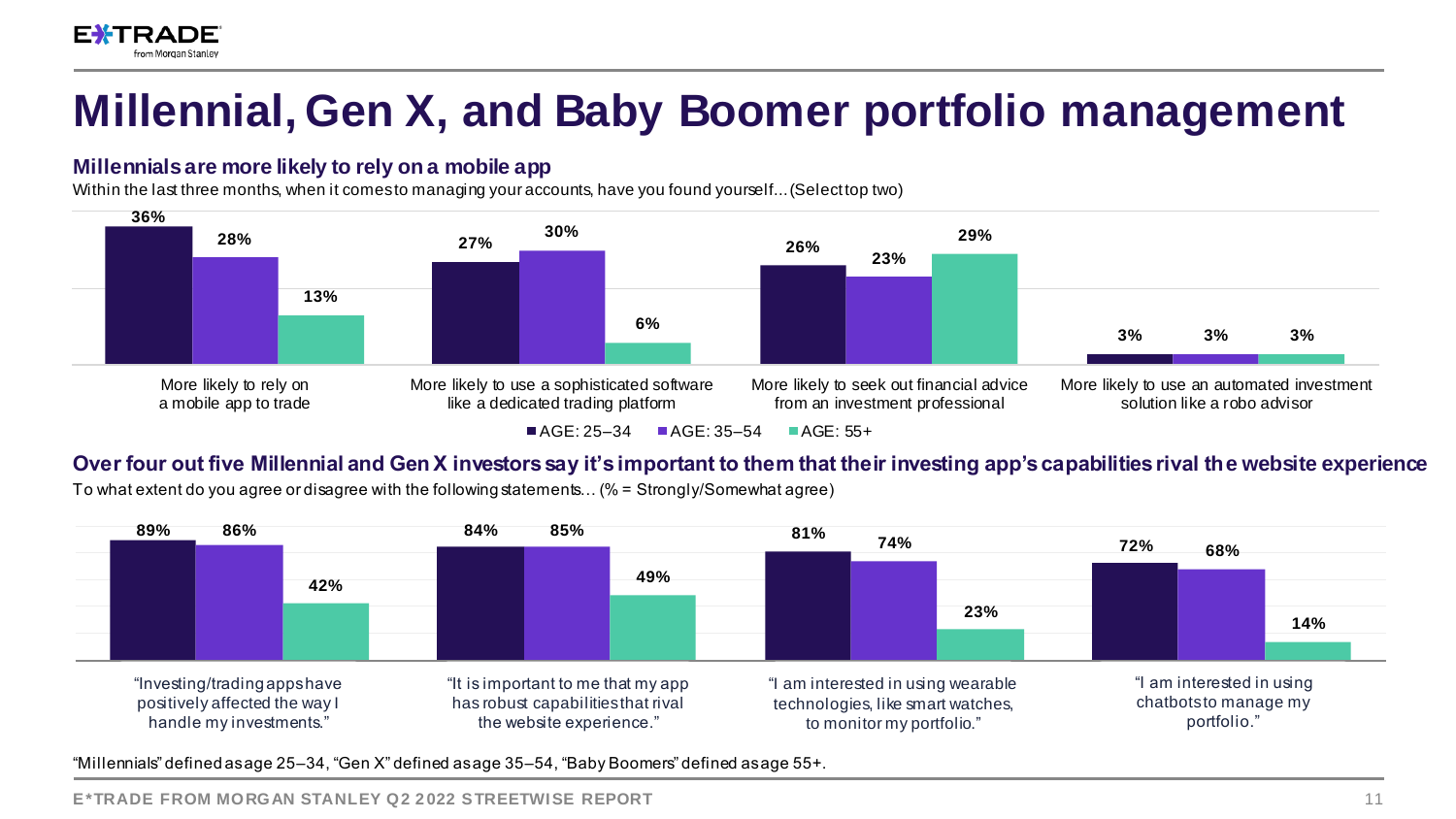

### **Majority of Millennials and Gen X Investors say financial jargon hinders their ability to invest**

Please rate how much you agree or disagree with the following statements?



### **More than half of Millennial and Gen X investors are spending more time on their portfolio**

The time I devote to my portfolio has \_\_\_\_\_\_\_\_ within the last three months.

**EXTRA** 

from Morgan Stanley

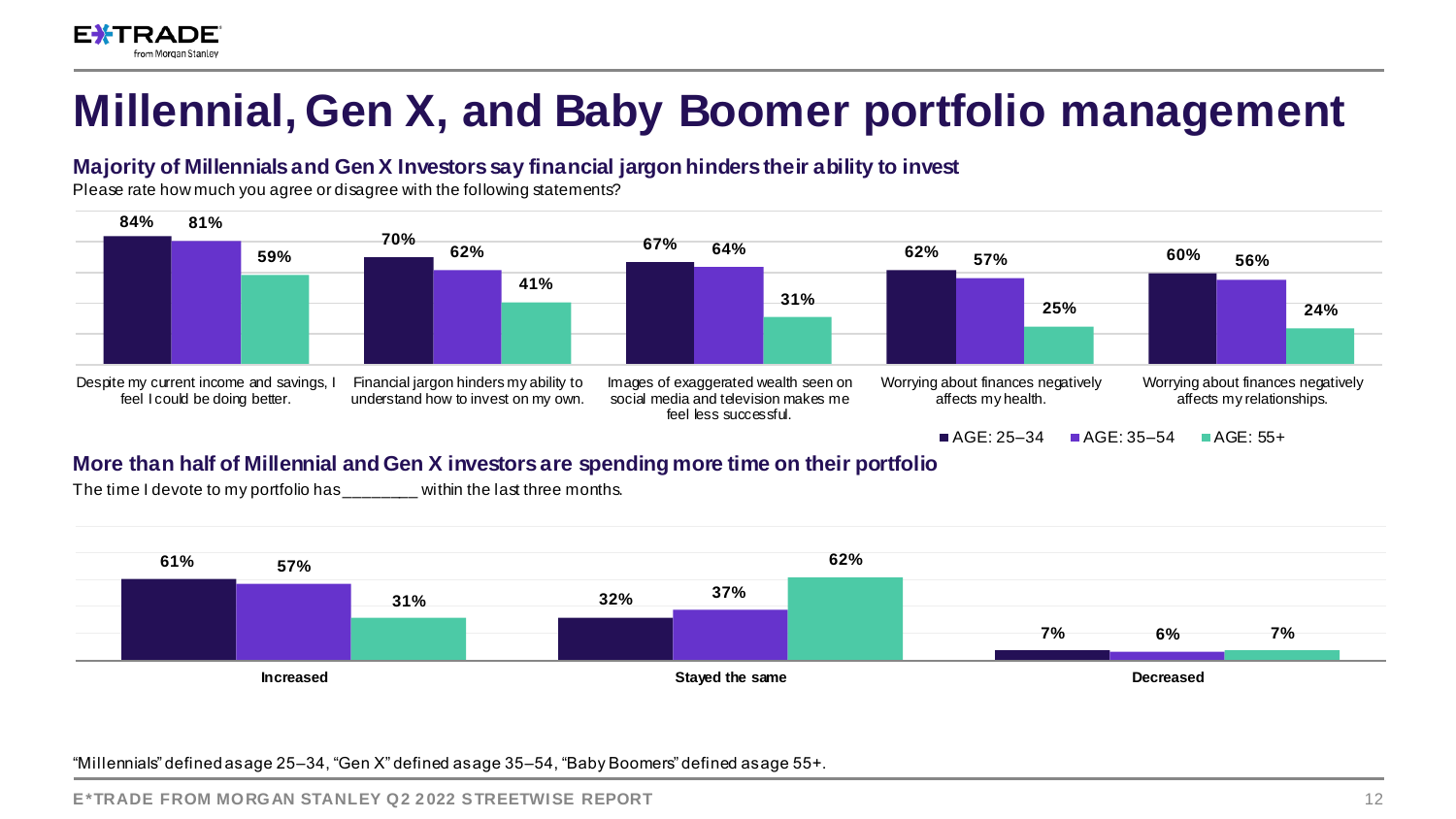



# **Views on Retirement**

**How experienced investors think about retirement investing**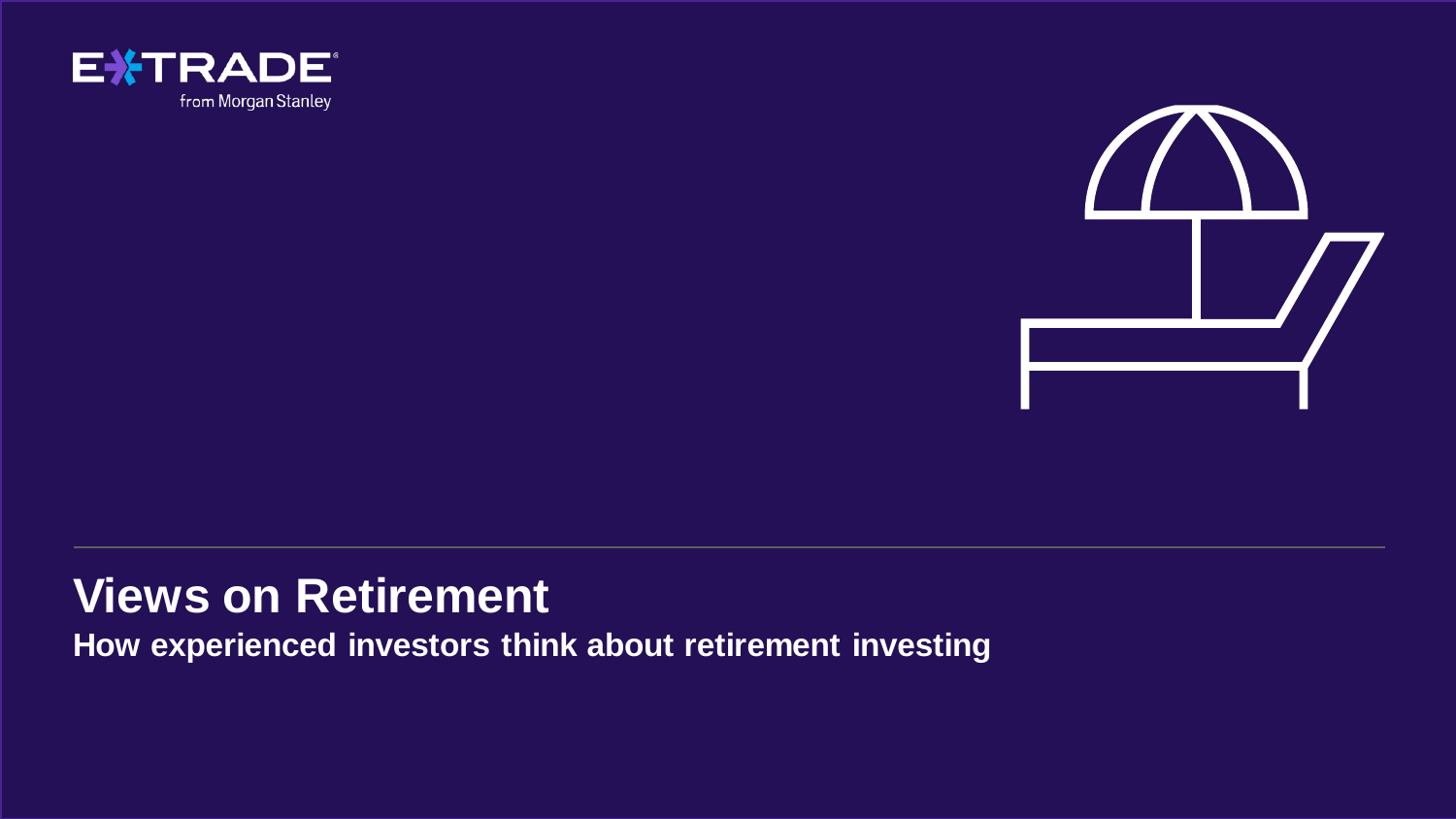

### **All generations see retirement as the main reason for saving**

What are the main reasons you are saving for the long term? (% = Selected as a top three choice)



### **Baby Boomers spend significantly more time planning retirement than other generations**

Please rank the following from most to least time spent... ( $%$  = ranked as first choice)

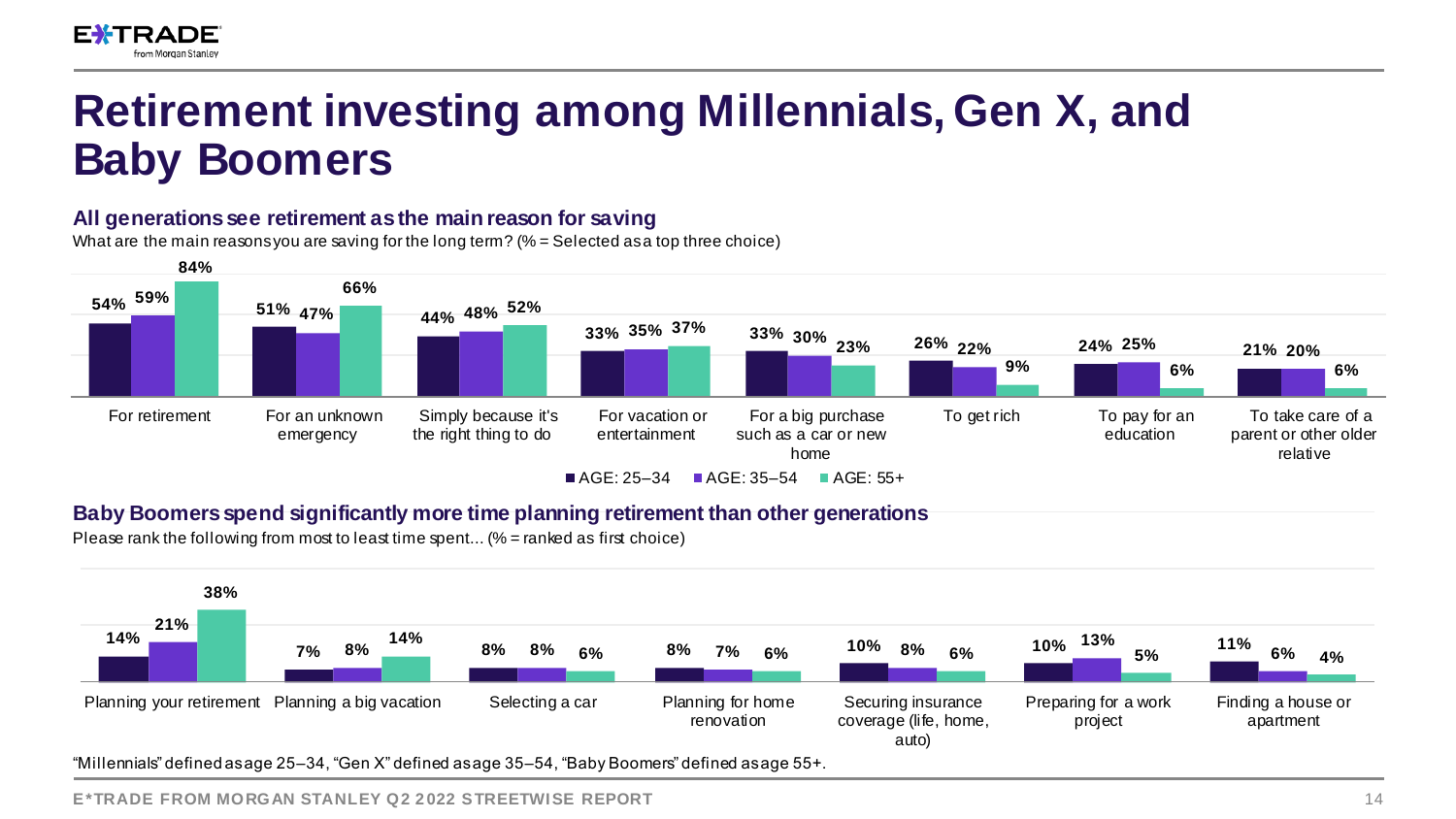

### **Millennials and Gen X investors rely more on 401(k)s when it comes to retirement**

Please rank in order how important each of the following are in meeting your goal for retirement, with one being the most imp ortant.  $(% = Selected$  as most important)



"Millennials" defined as age 25–34, "Gen X" defined as age 35–54, "Baby Boomers" defined as age 55+.

**E\*TRADE FROM MORGAN STANLEY Q2 2022 STREETWISE REPORT** *IS* **<b>EXAMPLE 2** *ASSEMBLE ON LIST ON LIST ON LIST ON LIST ON LIST ON LIST ON LIST ON LIST ON LIST ON LIST ON LIST ON LIST ON LIST ON LIST ON LIST ON LIST ON LIST O*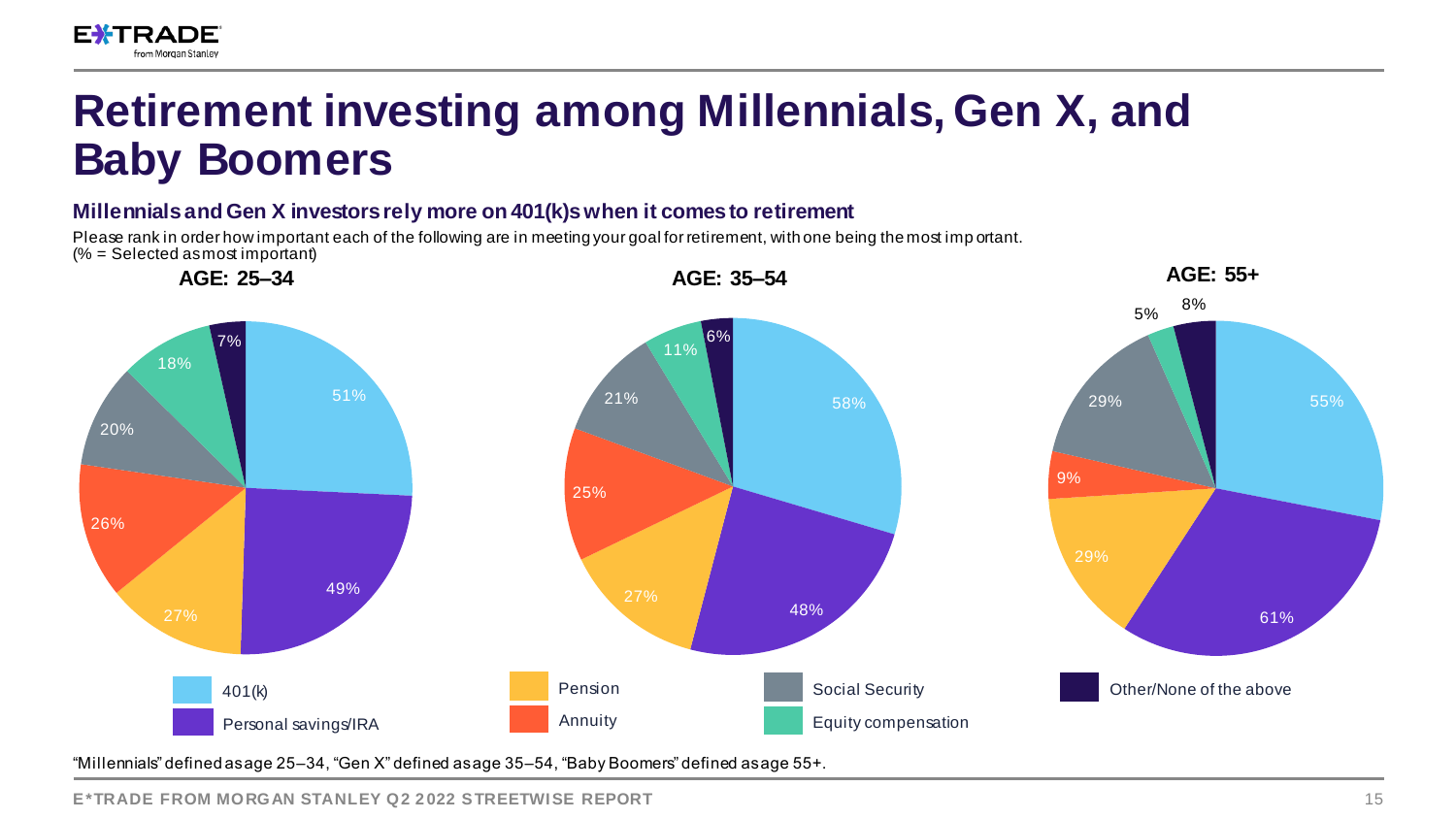

### **Despite reliance on retirement accounts, nearly half of Millennial And Gen X inv estors made an early withdrawal**

Have you ever taken out money from an IRA or 401(k) before the age of 59½ and, if so, for what? (Select all that apply)



### **Majority of Millennial and Gen X inv estors regretted their decision to take early retirement withdrawals**

Have you ever regretted your decision to take money from an IRA or 401 (k) before the age of 59½?

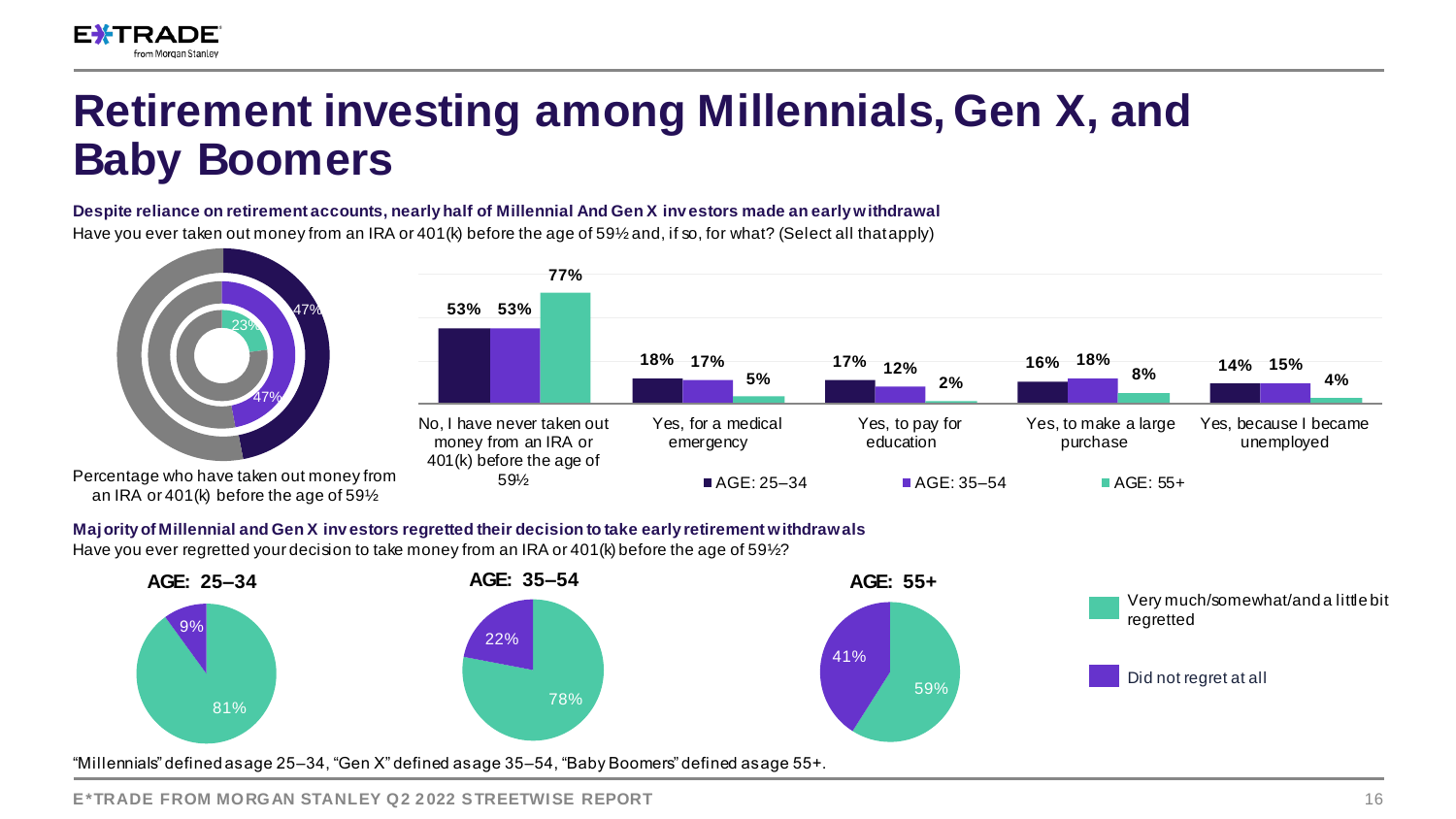

### **All generations recommend saving as early as possible**

If you could offer a younger investor financial advice, what would it be? (Select top three)



## **Millennials and Gen X investors cite healthcare and rent or mortgage as top barriers to retirement**

When it comesto saving what you want for retirement, how much of a barrier is each of the following? (% = Significant/somewh at of a barrier)